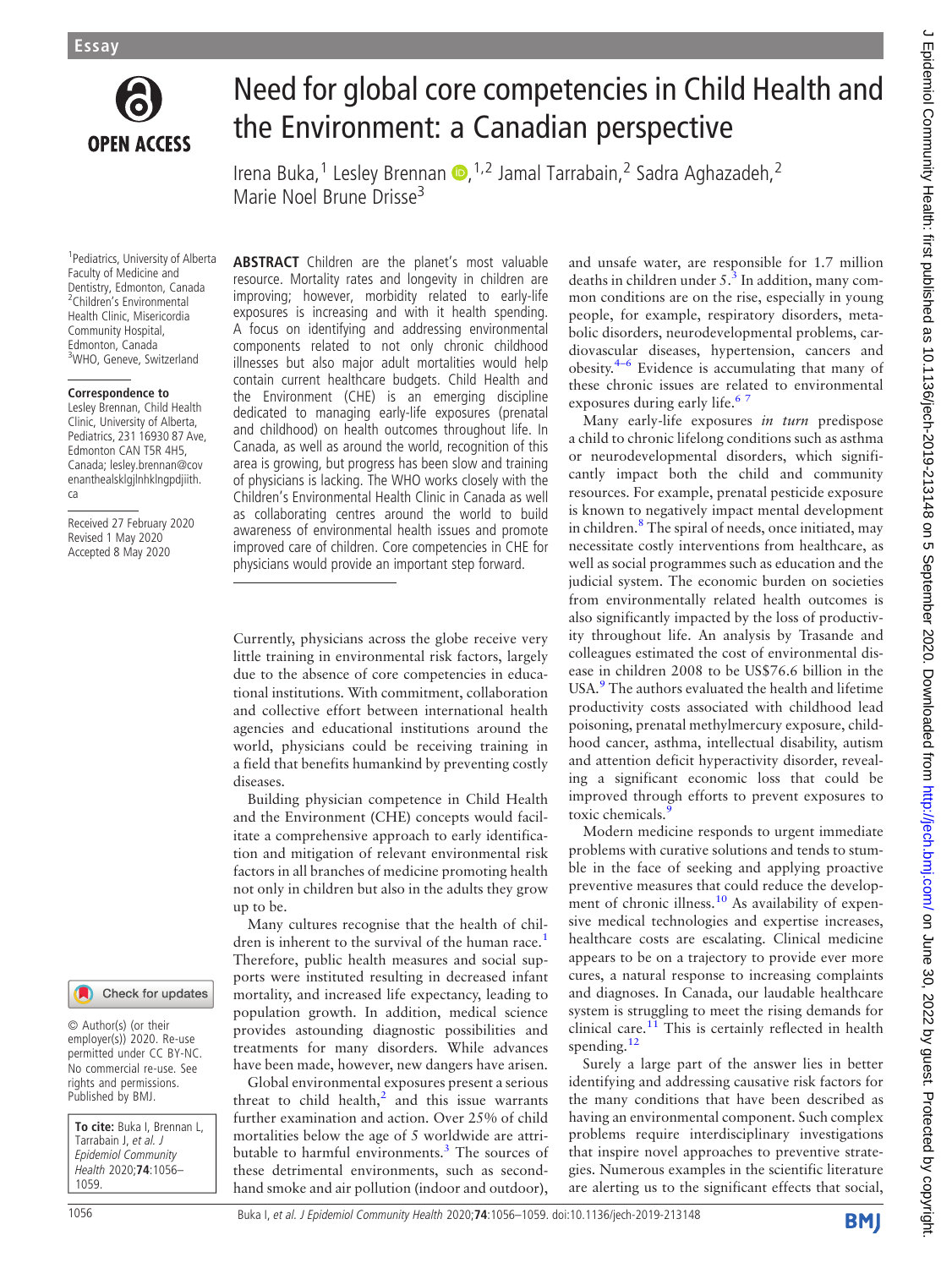nutritional and chemical factors in early life play on health outcomes not only in childhood but also throughout the entire human lifespan.13–[16](#page-2-10) In addition, children are highly susceptible to the health consequences of climate change, including dramatic fluctuations in air quality, extreme weather and infectious disease.[17](#page-2-11)

The curative model lends itself to evaluation more readily while the preventive one seems more difficult to evaluate. The value of preventive care is broadly recognised; however, it requires long-term vision, while treatment offers rapid gratification to patients, and as a result, it is still often preferred by the public.<sup>[18](#page-2-12)</sup>

CHE is an emerging discipline that addresses early life exposures on outcomes throughout a person's life. It recognises the physical, biological, social and chemical environments as well as their intricate interactions. It considers prenatal and postnatal influences as well as environmental influences on the human genome and transgenerational effects. Central to CHE is the special vulnerability of children through their promise of longevity, unique exposures and dynamic developmental physiology.19–[21](#page-2-13)

Solving clinical dilemmas in CHE involves identifying relevant exposures, assessing related medical conditions, considering latency periods. It also means dealing with conflicts of interest among different groups, some of which may economically benefit from the environmental contaminants or hazards in question.

Symptoms arising from environmental hazards can sometimes be managed with specific medications as in the case of asthma.<sup>[22](#page-2-14)</sup> However, some environmentally related disorders and conditions are difficult to manage or may be untreatable, often because the exposure occurred during vulnerable stages of development (ie, prenatal, fetal or early childhood), setting the stage for serious chronic illness or neurological deficits later in life.<sup>2</sup>

A traditional environmental approach seeks to identify exposures clearly linked with immediate health effects, for example, forest fire smoke triggering asthma attacks. However, if there is a latency period between an exposure and diagnosis (eg, early-life lead exposure leading to neurodevelopmental consequences), conclusions are often elusive. In addition, some welldocumented associations between environmental hazards and children's health are not commonly recognised within the health provider community, such as the link between ambient air pollution and adverse birth outcomes,  $24$  or the impact of pesticides on child neurodevelopment.<sup>[8](#page-2-5)</sup> During an assessment of a health outcome, more than one environmental risk factor is often identified. A process of prioritisation is then required, which is a challenging task considering the cumulative and interacting effects of many exposures.

The practice of CHE often involves seeking out others within the same home, school or community that may be affected by an identified exposure. Consideration of other health outcomes is also essential as many hazards are associated with a range of health effects. While causality is typically very difficult to assign in CHE, attempts to do so rely on long-established methods.<sup>2</sup> This involves relying on the basic concepts of the Bradford Hill criteria within a broader context of interacting environments, health and development, and human behaviour. Once identified and prioritised, mitigation of relevant risk factors is the definitive 'treatment' of environmentally related conditions, while symptoms and diagnoses are managed by conventional medical/surgical modalities. Designated resources for all the steps described are not readily available in Canada within the healthcare delivery budget.

Work carried out in the only CHE clinic in Canada, the Children's Environmental Health Clinic (ChEHC) ([www.](www.ChEHC.ca) [ChEHC.ca\)](www.ChEHC.ca), employs a collaborative approach and interdisciplinary team involving paediatricians, allied health professionals, public health specialists, educators as well as researchers. ChEHC cares for patients from across Canada and observes a variety of health concerns and exposures. Most frequently, parents report respiratory and neurodevelopmental issues in the children. Common exposures include indoor and outdoor air pollution (traffic, industry, wildfires, tobacco smoke, dust, mould, etc), lead and other heavy metals, chemical exposures and exposures in the home.

CHE in Canada began about 2 decades ago when the Pediatric Environmental Health Specialty Unit network was initiated.[26](#page-2-18) While in Canada specific and dedicated funding is not available, the clinical component has been absorbed into the Alberta healthcare delivery budget. The University of Alberta has supported the education and research components.

Due to the broad scope of environmental health concerns complicated by the interdisciplinary nature of possible solutions, ChEHC underwent an engagement process seeking detailed input from numerous stakeholders into its agenda and organisation. One of the outcomes of this process was the development of an advisory board that supports various aspects of the programme.[27](#page-2-19) Decisions made following an assessment of children regarding local environmental hazards may be multifaceted and complex. The advice provided by the multistakeholder advisory board has taught physicians where and how to advocate for specific policy changes in critical clinical situations. They have provided perspective, direction and support as ChEHC faces new and sometimes challenging issues. It has helped advance the CHE agenda forward and offers a valuable network of collaborators.

There has been a global movement towards recognition of CHE. In 2002, The Commission for Environmental Cooperation under the North American Free Trade Agreement launched a trinational initiative to identify CHE concerns.<sup>28</sup> A key concern was lack of CHE education and training in health providers globally.<sup>[29](#page-3-1)</sup> The WHO responded by developing train-ing modules on over 35 CHE topics.<sup>[30](#page-3-2)</sup> These training modules are designed to help healthcare professionals learn the essentials of current CHE issues and transfer this knowledge to the community. The modules are continuously updated and expanded. The lack of health professional training in CHE recognised internationally led to the creation of a fellowship programme in the  $USA.<sup>31</sup>$  $USA.<sup>31</sup>$  $USA.<sup>31</sup>$ 

In 2009, in Canada, the paucity of CHE training was noted with the majority of CHE education available only at the post-graduate level.<sup>[32](#page-3-4)</sup> Therefore, access is limited to those with special interest. More recently, Canadian family physician trainees report inadequate training in environmental health, which they considered an important topic.<sup>33</sup>

Awareness of the impact of environmental exposures on child health worldwide is growing, $34$  and parents include environmen-tal disorders among the highest concerns for their children.<sup>[35](#page-3-7)</sup> It is time to move this emerging subspeciality forward. Experts believe that to move the CHE agenda forward requires competence by physicians in the susceptibility of early life to environmental exposures and the effects on human health throughout the lifespan. Basic concepts to identify environmental links to health outcomes need to be solidly embraced by physicians and the community.

A fundamental approach to CHE includes an awareness of the potential causative exposures for many common as well as rare clinical conditions. Education on CHE therefore needs to occur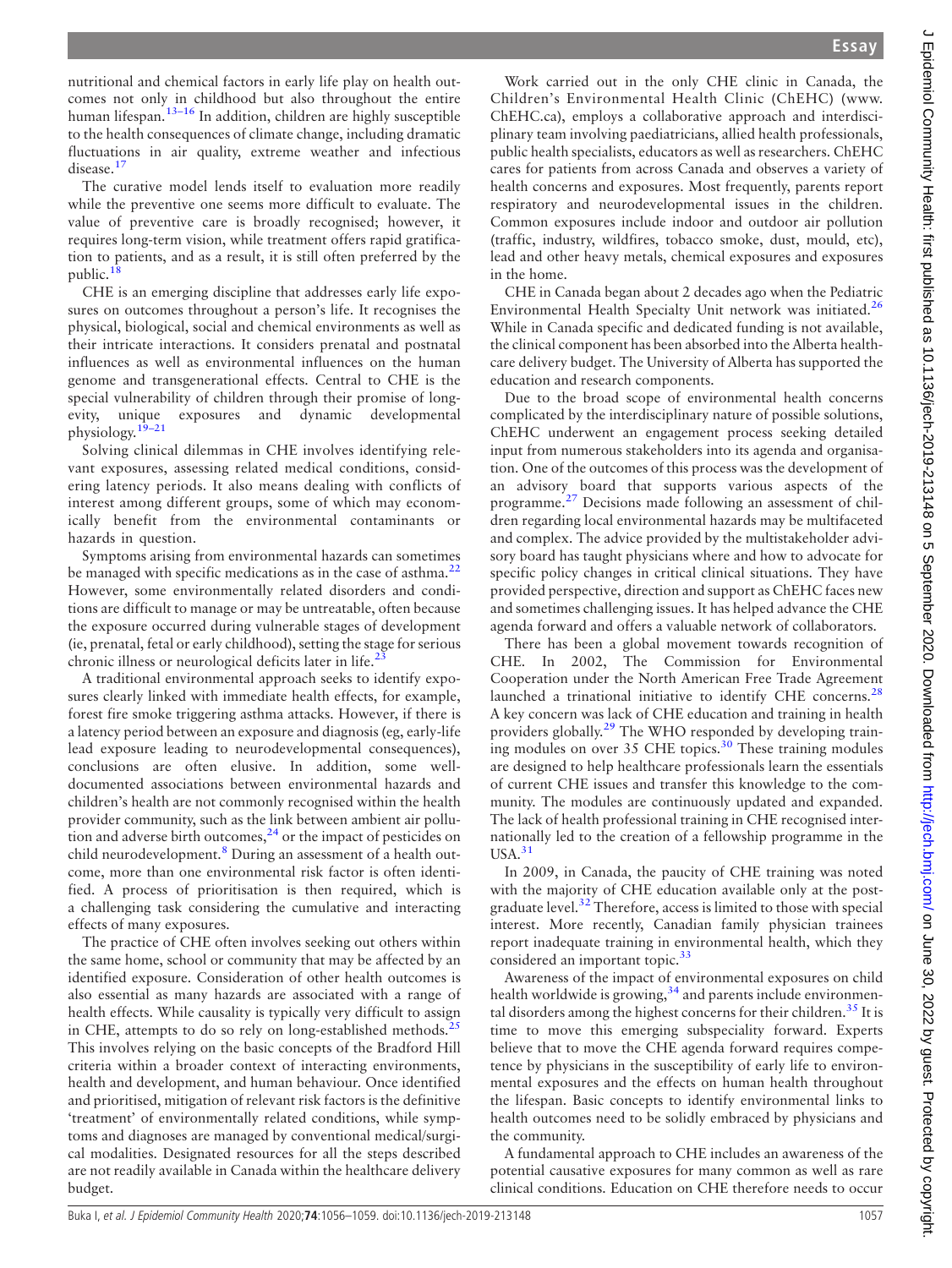much earlier in training of physicians, during periods that general health concepts are taught. This level of competency could be uniform globally and stimulate interest in later speciality training.

Training physicians to identify, assess and manage environmental risk factors requires interest and collaboration from higher education institutions around the world.

Understanding the impact of early-life environmental exposures on subsequent health outcomes in children and throughout the lifespan is likely to compel further action. This action may be directly through clinical work, research, education, health policy or advocacy.

Perhaps an important next step is for professional organisations at the local, national and international level to request global competencies for physicians in CHE. This will not only raise awareness of essentially fundamental concepts but also lead to their increased endorsement. Hopefully, this will lay the path for a collaborative effort to develop and publish the finalised core competencies in CHE.

It is critical to note the importance of health policy in protecting and improving the health of children globally. Children are highly vulnerable to the impacts of environmental exposures, especially those living in low- and middle-income countries and in low-socioeconomic status environments. $36\,37$  Governments and policymakers around the world must make children a priority in decision-making processes. Policies that regulate industrial and consumer chemicals require companies to test the toxicity of chemicals that may be released, incorporating new assessment technologies and evaluate the effects of exposed populations should be considered.[38](#page-3-9) Such actions would not only help prevent disease but also help ease the burden on the healthcare system and reduce costs.

CHE is a fundamental and emerging discipline that presents an opportunity to prevent common chronic symptoms and disorders by assisting families with identification and mitigation of relevant environmental risk factors. It is a field in need of increased attention and promotion. While the only children's environmental clinic in Canada, also a designated WHO collaborating centre in CHE, includes in its mandate education of health professionals [\(www.ChEHC.ca\)](www.ChEHC.ca), the work done by the centre is still a mere 'drop in the bucket'. This may change if basic knowledge and practice on CHE became part of the required competencies for physicians.

Building physician competence in CHE concepts would facilitate a comprehensive approach when dealing with a clinical concern. In addition to treating diseases and mitigating the relevant specific environmental risks in affected communities, this would help to generate evidence and increase the awareness that is necessary to promote health and prevent diseases through healthy environments. In particular, physicians being trained into clinical paediatrics need to receive the necessary education and training to prepare for a significant shift towards incorporating CHE into a holistic preventive health paradigm within clinical paediatrics.

Contributors IB developed the paper concept, identified content and wrote the first draft. LB contributed to content and to subsequent drafts. JT and SA contributed content and reviewed drafts. MNBD critically reviewed proposal, contributed to design and content of review.

Funding The authors have not declared a specific grant for this research from any funding agency in the public, commercial or not-for-profit sectors.

Competing interests None declared.

Patient consent for publication Not required.

Provenance and peer review Commissioned; externally peer reviewed.

Data availability statement There are no data in this work.

Disclaimer The authors alone, and not their organisations, are responsible for the views and content of this article.

Open access This is an open access article distributed in accordance with the Creative Commons Attribution Non Commercial (CC BY-NC 4.0) license, which permits others to distribute, remix, adapt, build upon this work non-commercially, and license their derivative works on different terms, provided the original work is properly cited, appropriate credit is given, any changes made indicated, and the use is noncommercial. See: [http://creativecommons.org/licenses/by-nc/4.0/.](http://creativecommons.org/licenses/by-nc/4.0/)

## ORCID iD

Lesley Brennan <http://orcid.org/0000-0002-7543-3324>

## **REFERENCES**

- <span id="page-2-0"></span>1 UNICEF. Global goals: sustainable development for every child's future. Available [https://www.unicef.ca/en/global-goals-sustainable-development-for-every-child](https://www.unicef.ca/en/global-goals-sustainable-development-for-every-child%2019s-future)'s[future](https://www.unicef.ca/en/global-goals-sustainable-development-for-every-child%2019s-future) (accessed 24 Jun 2019)
- <span id="page-2-1"></span>2 World Health Organization (WHO). Inheriting a sustainable world? Atlas on children's health and the environment. Geneva, 2017. Available fi[le:///C:/Users/lesleybrennan/](file:///C:/Users/lesleybrennan/Downloads/9789241511773-eng%2520(3).pdf) [Downloads/9789241511773-eng%20\(3\).pdf](file:///C:/Users/lesleybrennan/Downloads/9789241511773-eng%2520(3).pdf)
- <span id="page-2-2"></span>3 World Health Organization (WHO). The cost of a polluted environment: 1.7 million child deaths per year says the WHO. Geneva: World Health Organization, 2017
- <span id="page-2-3"></span>4 Dick S, Doust E, Cowie H, et al. Associations between environmental exposures and asthma control and exacerbations in young children: a systematic review. **[BMJ Open](https://dx.doi.org/10.1136/bmjopen-2013-003827)** 2014;4:e003827.
- 5 Grandjean P, Landrigan PJ. Neurobehavioural effects of developmental toxicity. [Lancet](https://dx.doi.org/10.1016/S1474-4422(13)70278-3) [Neurol](https://dx.doi.org/10.1016/S1474-4422(13)70278-3) 2014;13:330–8.
- <span id="page-2-4"></span>6 Sly PD, Carpenter DO, Van den Berg M, et al. Health consequences of environmental exposures: causal thinking in global environmental epidemiology. [Ann Global Health](https://dx.doi.org/10.1016/j.aogh.2016.01.004) 2016;82:3–9.
- 7 Boekelheide K, Blumberg B, Chapin RE, et al. Predicting later-life outcomes of early-life exposures. [Environ Health Perspect](https://dx.doi.org/10.1289/ehp.1204934) 2012;120:1353–61.
- <span id="page-2-5"></span>8 González-Alzaga B, Lacasaña M, Aguilar-Garduño C, et al. A systematic review of neurodevelopmental effects of prenatal and postnatal organophosphate pesticide exposure. [Toxicol Lett](https://dx.doi.org/10.1016/j.toxlet.2013.11.019)  $2014:230:104-21$ .
- <span id="page-2-6"></span>9 Trasande L, Liu Y. Reducing the staggering costs of environmental disease in children, estimated at \$76.6 billion in 2008. [Health Aff](https://dx.doi.org/10.1377/hlthaff.2010.1239) 2011;30:863-70.
- <span id="page-2-7"></span>10 Morgan MW, Zamora N, Hindmarsh MF. An inconvenient truth: a sustainable healthcare system requires chronic disease prevention and management transformation. [Healthcare Pap](https://dx.doi.org/10.12927/hcpap.2007.18992) 2007;7:6.
- <span id="page-2-8"></span>11 Denton FT, Spencer BG. Chronic health conditions: changing prevalence in an aging population and some implications for the delivery of health care services. [Can J Aging/](https://dx.doi.org/10.1017/S0714980809990390) [La Revue Canadienne Du Vieillissement](https://dx.doi.org/10.1017/S0714980809990390) 2010;29:11–21.
- <span id="page-2-9"></span>12 Dodge DA, Dion R. Chronic healthcare spending disease: a macro diagnosis and prognosis. CD Howe Institute Commentary, 327, 2011.
- <span id="page-2-10"></span>13 Slopen N, Loucks EB, Appleton AA, et al. Early origins of inflammation: an examination of prenatal and childhood social adversity in a prospective cohort study. [Psychoneuroendocrinology](https://dx.doi.org/10.1016/j.psyneuen.2014.10.016) 2015;51:403–13.
- 14 Martins VJ, Toledo Florêncio TM, Grillo LP, et al. Long-lasting effects of undernutrition. [Int J Environ Res Public Health](https://dx.doi.org/10.3390/ijerph8061817) 2011;8:1817–46.
- 15 Vrijheid M, Casas M, Gascon M, et al. Environmental pollutants and child health: a review of recent concerns. [Int J Hyg Environ Health](https://dx.doi.org/10.1016/j.ijheh.2016.05.001) 2016;219:331–42.
- 16 Freire C, Ramos R, Puertas R, et al. Association of traffic-related air pollution with cognitive development in children. [J Epidemiol Community Health](https://dx.doi.org/10.1136/jech.2008.084574) 2010;64:223-8.
- <span id="page-2-11"></span>17 Ahdoot S, Pacheco SE. Global climate change and children's health. [Pediatrics](https://dx.doi.org/10.1542/peds.2015-3233) 2015;136:e1468–1484.
- <span id="page-2-12"></span>18 Meertens RM, Van de Gaar VM, Spronken M, et al. Prevention praised, cure preferred: results of between-subjects experimental studies comparing (monetary) appreciation for preventive and curative interventions. [BMC Med Inform Decis Mak](https://dx.doi.org/10.1186/1472-6947-13-136) 2013:13:136.
- <span id="page-2-13"></span>19 Landrigan PJ, Etzel RA, eds. Textbook of children's environmental health. New York: Oxford University Press, 2014.
- 20 American Academy of Pediatrics, Council on Environmental Health. Pediatric environmental health. Etzel RA, ed. Itasca, IL: American Academy of Pediatrics, 2019.
- 21 Wigle DT. Child health and the environment. New York, NY: Oxford, 2003.
- <span id="page-2-14"></span>22 Bush A, Saglani S. Management of severe asthma in children. [lancet](https://dx.doi.org/10.1016/S0140-6736(10)61054-9) 2010;376:814-25.
- <span id="page-2-15"></span>23 Heindel JJ, Balbus J, Birnbaum L, et al. Developmental origins of health and disease:
- <span id="page-2-16"></span>integrating environmental influences. [Endocrinology](https://dx.doi.org/https://doi.org/10.1210/en.2015-1394) 2016;2016:17-22. 24 Ha S, Hu H, Roussos-Ross D, et al. The effects of air pollution on adverse birth outcomes. [Environ Res](https://dx.doi.org/10.1016/j.envres.2014.08.002) 2014;134:198–204.
- <span id="page-2-17"></span>25 Lucas RM, McMichael AJ. Association or causation: evaluating links between envir-onment and disease". [Bull World Health Organ](https://dx.doi.org//S0042-96862005001000017) 2005;83:792-5.
- <span id="page-2-18"></span>26 Paulson JA, Karr CJ, Seltzer JM, et al. Development of the Pediatric Environmental Health Specialty Unit network in North America. [Am J Public Health](https://dx.doi.org/10.2105/AJPH.2008.154641) 2009;99:S511-S516.
- <span id="page-2-19"></span>27 Wine O, Buka I, Day A, et al. Building a children's health and environment research agenda in Alberta, Canada: a multi-stakeholder engagement process. [Gateways](https://dx.doi.org/10.5130/ijcre.v12i1.6013) [Int J Community Res Engagement](https://dx.doi.org/10.5130/ijcre.v12i1.6013) 2019;12.